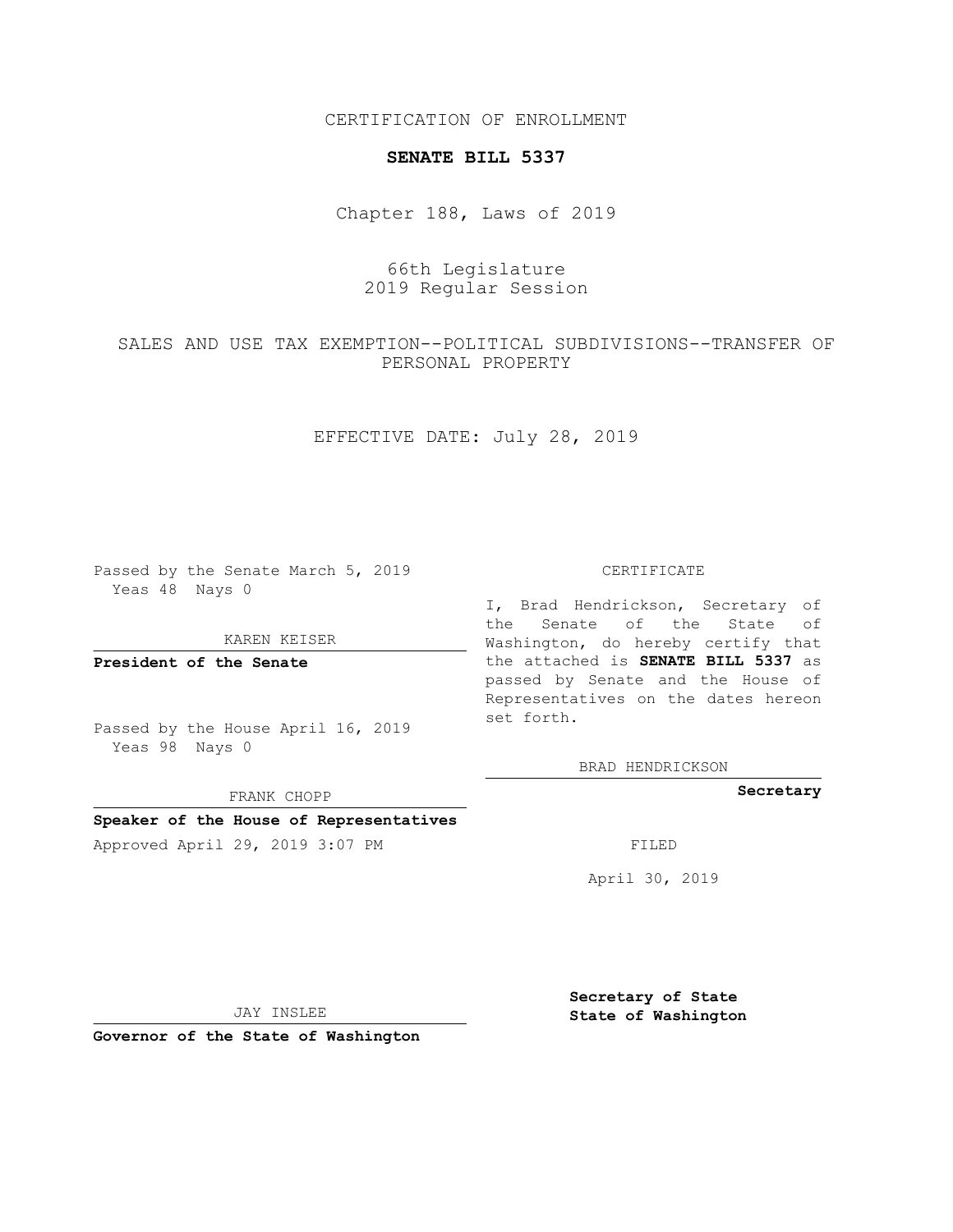Passed Legislature - 2019 Regular Session

**State of Washington 66th Legislature 2019 Regular Session**

**By** Senators Takko and Holy

 AN ACT Relating to expanding a sales and use tax exemption for personal property sold between political subdivisions to include sales or uses of personal property as a result of a merger or sales or uses of personal property made under contractual consolidations in which the taxpayer that originally paid the sales or use tax continues to benefit from the personal property; amending RCW 82.08.0278 and 82.12.0274; creating a new section; and providing an 8 expiration date.

9 BE IT ENACTED BY THE LEGISLATURE OF THE STATE OF WASHINGTON:

10 **Sec. 1.** RCW 82.08.0278 and 1980 c 37 s 44 are each amended to read as follows:11

12 The tax levied by RCW 82.08.020 ((shall)) does not apply to:

13 (1) Sales to one political subdivision by another political 14 subdivision directly or indirectly arising out of or resulting from 15 the annexation, merger, or incorporation of any part of the territory 16 of one political subdivision by another<sub>j</sub> and

17 (2) Sales to one political subdivision by another political 18 subdivision pursuant to the terms of a contractual consolidation 19 under which the taxpayers that originally paid a sales or use tax 20 continue to benefit from the personal property.